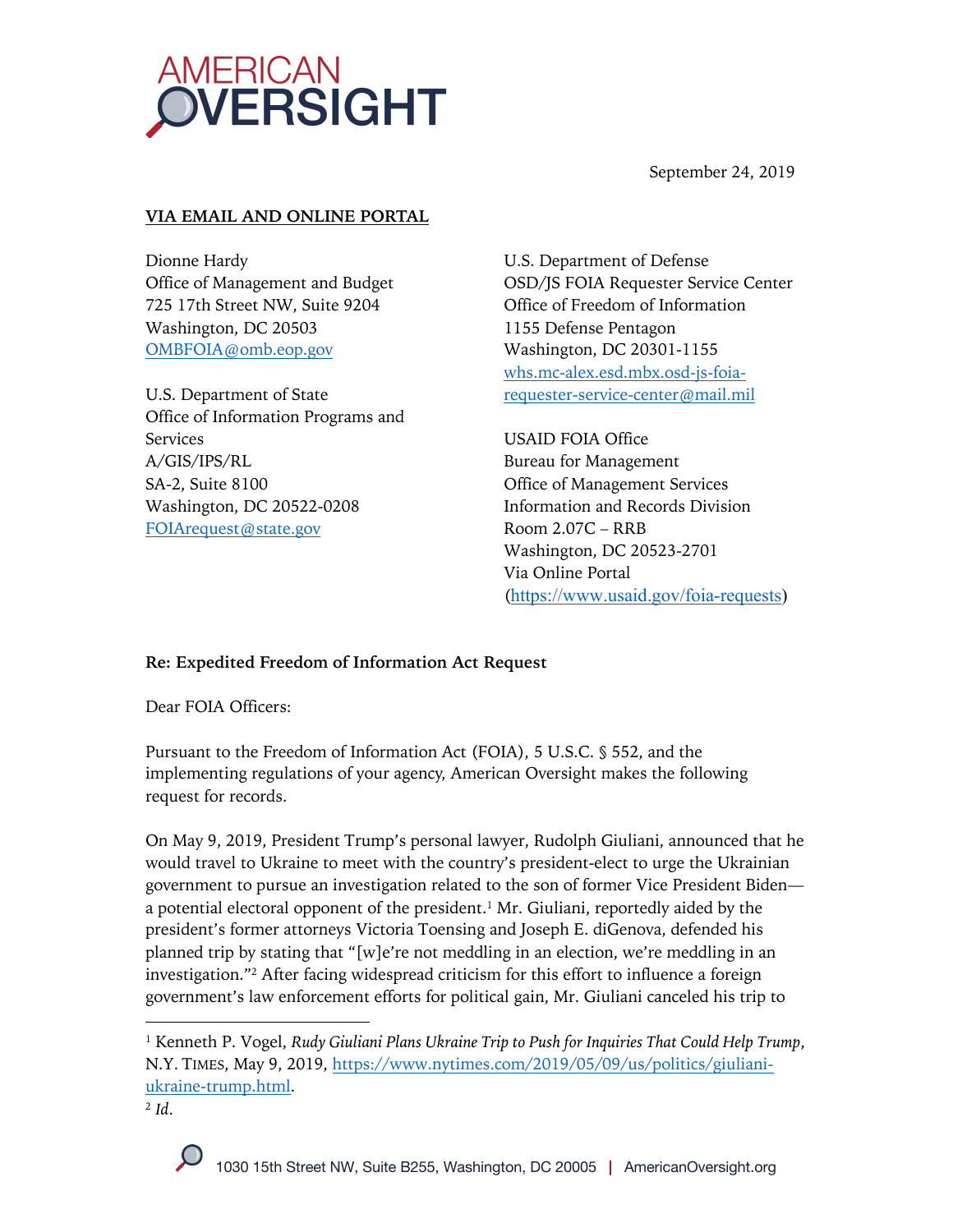Ukraine.<sup>3</sup> Subsequent reports indicate that Mr. Giuliani engaged a State Department official—U.S. Special Representative for Ukraine Negotiations Kurt D. Volker—in his efforts.4 The State Department has acknowledged that Mr. Volker helped arrange talks between Mr. Giuliani and a Ukrainian official.<sup>5</sup> Reports also indicate that this meeting occurred shortly after the President Trump's July 25, 2019, call with Ukraine's president, in which President Trump reportedly asked Ukraine's government to prioritize "corruption" investigations.6

Recent reports now indicate that the administration acted to withhold vital aid to Ukraine days before President Trump's July phone call with Ukraine's President Zelensky.<sup>7</sup> President Trump has also now acknowledged—following reports of a whistleblower complaint that the administration has refused to provide to Congress—that he discussed his potential political opponent, Joe Biden, with Ukraine's president in the July call.<sup>8</sup>

American Oversight seeks records with the potential to shed light on whether and to what extent the political interests of the president have influenced the administration's policies and actions in Ukraine, including actions related to the efforts of the president's personal attorney to persuade the Ukrainian government to conduct an investigation connected to a potential political opponent of the president.

https://www.nytimes.com/2019/08/21/us/politics/giuliani-ukraine.html?smid=nytcoreios-share.

https://www.politico.com/f/?id=0000016d-16fe-d466-a36d-d6ff7a9c0000.

<sup>3</sup> Kenneth P. Vogel, *Rudy Giuliani Cancels His Trip to Ukraine, Blaming Democrats' 'Spin*,*'* N.Y. TIMES, May 11, 2019, https://www.nytimes.com/2019/05/11/us/politics/rudy-giulianiukraine.html.

<sup>4</sup> Kenneth P. Vogel & Andrew E. Kramer, *Giuliani Renews Push for Ukraine to Investigate Trump's Political Opponents*, N.Y. TIMES, Aug. 21, 2019,

<sup>5</sup> Kenneth P. Vogel (@kenvogel), TWITTER (Aug. 22, 2019, 6:30 PM),

https://twitter.com/kenvogel/status/1164666081501470727?s=20.

<sup>6</sup> Letter from Chairs Rep. Engel, Rep. Schiff, & Rep. Cummings, U.S. House of Representatives Committees on Foreign Affairs, Intelligence, and Oversight and Reform, to Michael Pompeo, Secretary, U.S. Dep't of State, Sept. 9, 2019,

<sup>7</sup> Karoun Demirjian et al., *Trump Ordered Hold on Military Aid Days Before Calling Ukraine President*, WASH. POST (Sept. 23, 2019, 10:40 PM),

https://www.washingtonpost.com/national-security/trump-ordered-hold-on-military-aiddays-before-calling-ukrainian-president-officials-say/2019/09/23/df93a6ca-de38-11e9- 8dc8-498eabc129a0\_story.html.

<sup>8</sup> Devan Cole, *Trump Says He Discussed Biden with Ukrainian President and Democrats Threaten 'New Stage of Investigation*,*'* CNN (Sept. 22, 2019, 6:41 PM),

https://www.cnn.com/2019/09/22/politics/adam-schiff-donald-trump-ukrainewhistleblower-investigation-impeachment/index.html.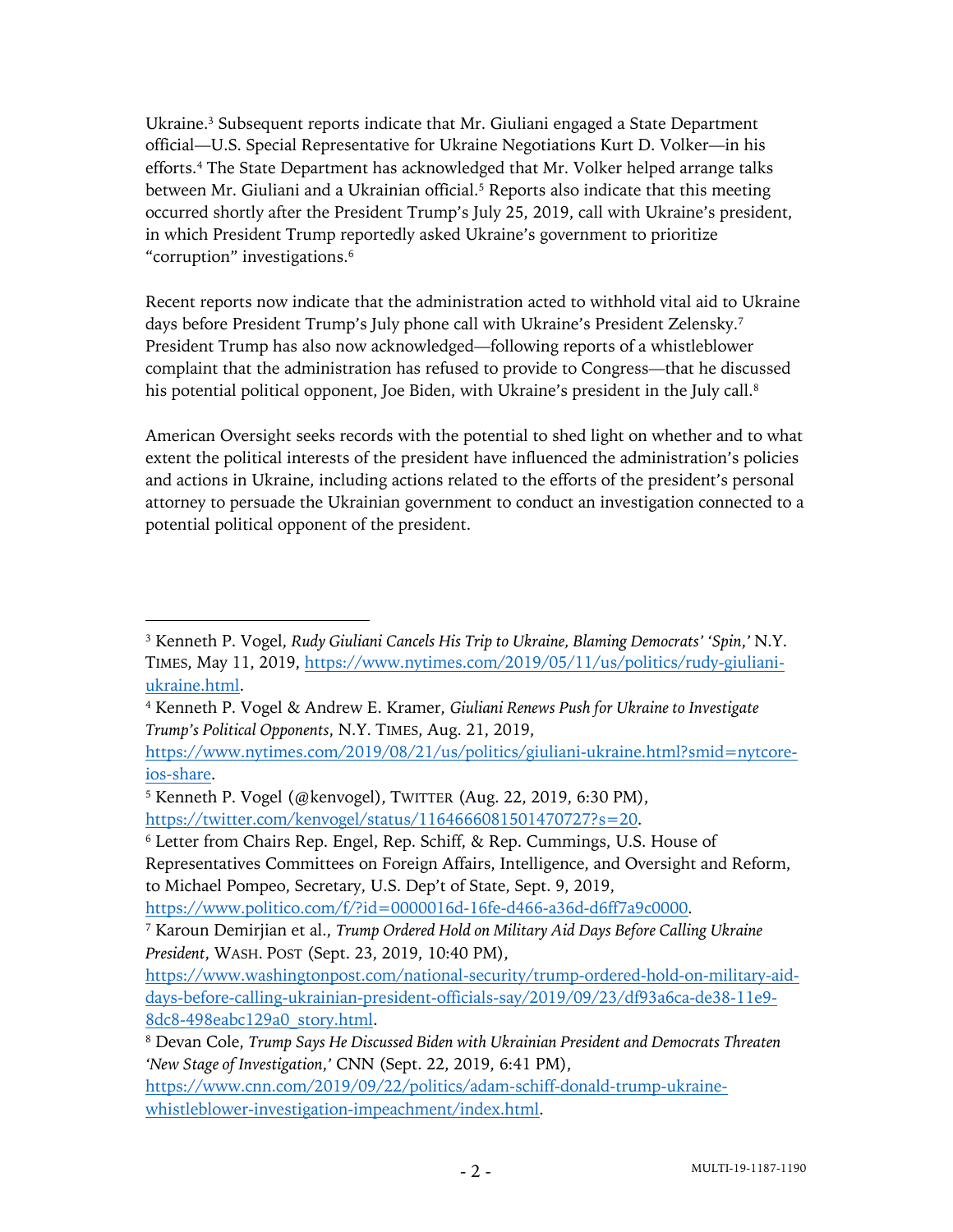# **Requested Records**

American Oversight seeks expedited review of this request for the reasons identified below and requests that the Office of Management and Budget (OMB), the Department of Defense (DOD) the U.S. Department of State (State), and the U.S. Agency for International Development (USAID) produce the following records as soon as practicable, and at least within twenty business days:

All decision memoranda, directives, or guidance regarding the potential or actual provision or rescission of aid to Ukraine, including but not limited to security and military assistance (such as the "Ukraine Security Assistance Initiative," or USAI).

To be clear, this request encompasses both directives or guidance originating outside your agency—including, but not limited to, directives from the White House—as well as directives or guidance created by your agency's leadership.

As this request is limited to final decision memoranda, directives, or guidance from a period of less than a year that concern a relatively narrow range of subject matters, American Oversight expects that this request can be assigned to a Simple processing track and will result in an expeditious agency response.

Please provide all responsive records from February 1, 2019, through the date the search is conducted.

# **Fee Waiver Request**

In accordance with 5 U.S.C.  $\frac{1}{5}$  552(a)(4)(A)(iii) and your agency's regulations, American Oversight requests a waiver of fees associated with processing this request for records. The subject of this request concerns the operations of the federal government, and the disclosures will likely contribute to a better understanding of relevant government procedures by the general public in a significant way. Moreover, the request is primarily and fundamentally for non-commercial purposes.

American Oversight requests a waiver of fees because disclosure of the requested information is "in the public interest because it is likely to contribute significantly to public understanding of operations or activities of the government."9 The subject matter of the requested records specifically relates to the operations or activities of the government, including communications surrounding an effort by the personal attorney to the president to persuade the Ukrainian government to investigate a family member of one of the president's potential political opponents,<sup>10</sup> and actions reportedly taken by the U.S. Government to aid those efforts. There is significant public interest in understanding whether and to what extent the perceived political interests of the president are

 $9\,5$  U.S.C.  $$552(a)(4)(A)(iii)$ .

<sup>10</sup> *See* Vogel *supra* note 1; Vogel *supra* note 3.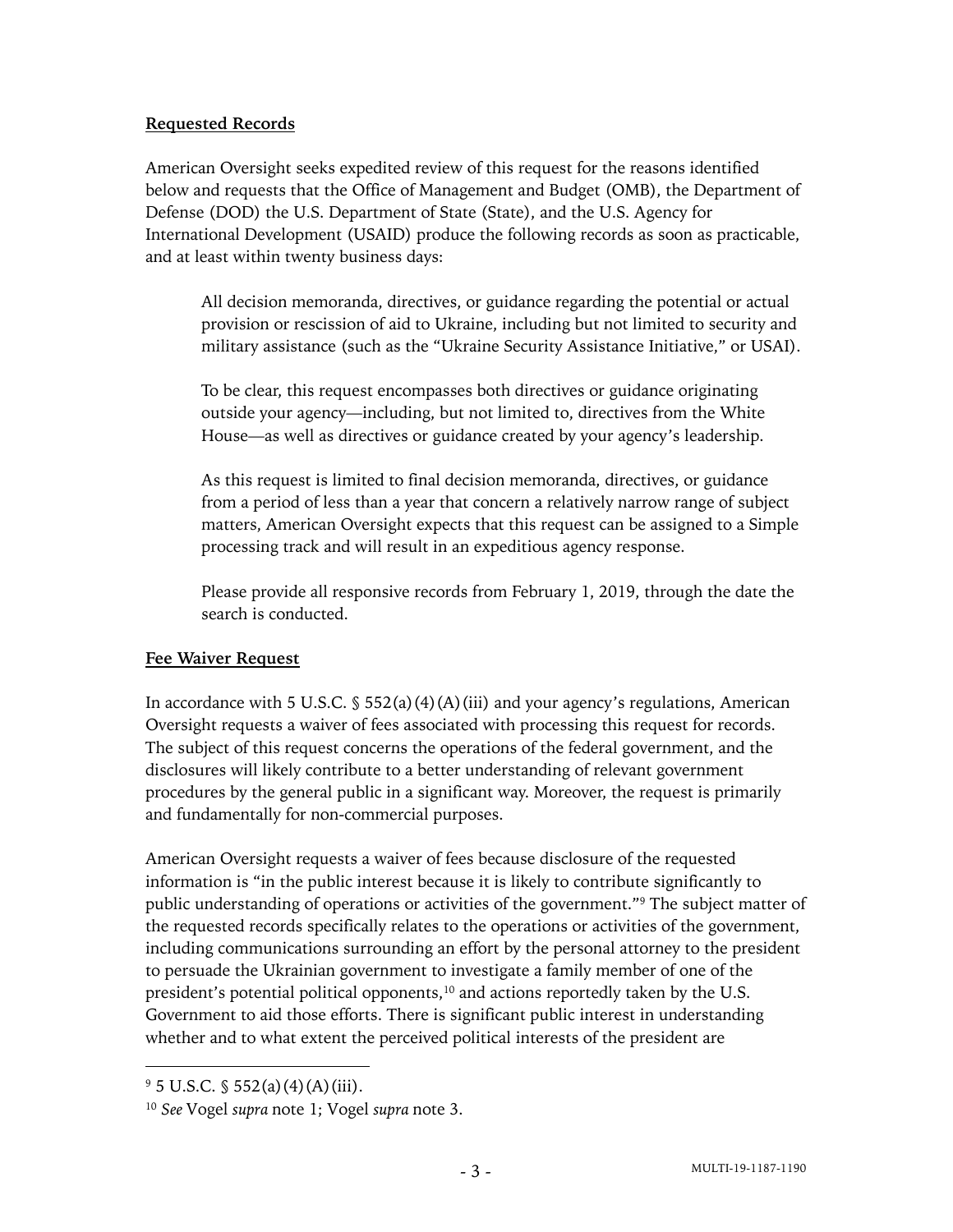influencing U.S. foreign policy toward Ukraine, including whether administration officials are involved in an effort to use the president's private attorney to lobby Ukrainian officials, <sup>11</sup> or whether other U.S. Government actions are being undertaken to pressure a foreign government to investigate the president's political opponent for President Trump's electoral advantage. The subject of this request is a matter of public interest, and the public's understanding of the government's activities and use of resources would be enhanced through American Oversight's analysis and publication of these records.

This request is primarily and fundamentally for non-commercial purposes.12 As a 501(c)(3) nonprofit, American Oversight does not have a commercial purpose and the release of the information requested is not in American Oversight's financial interest. American Oversight's mission is to promote transparency in government, to educate the public about government activities, and to ensure the accountability of government officials. American Oversight uses the information gathered, and its analysis of it, to educate the public through reports, press releases, or other media. American Oversight also makes materials it gathers available on its public website and promotes their availability on social media platforms, such as Facebook and Twitter.13

American Oversight has also demonstrated its commitment to the public disclosure of documents and creation of editorial content through numerous substantive analyses posted to its website. <sup>14</sup> Examples reflecting this commitment to the public disclosure of documents and the creation of editorial content include the posting of records related to an ethics waiver received by a senior Department of Justice attorney and an analysis of what those records demonstrated regarding the Department's process for issuing such waivers;<sup>15</sup> posting records received as part of American Oversight's "Audit the Wall" project to gather and analyze information related to the administration's proposed construction of a barrier along the U.S.-Mexico border, and analyses of what those records reveal;<sup>16</sup> posting records regarding potential self-dealing at the Department of Housing  $\&$ 

<sup>13</sup> American Oversight currently has approximately 12,300 page likes on Facebook and 54,500 followers on Twitter. American Oversight, FACEBOOK,

<sup>11</sup> *See* Vogel *supra* note 5.

<sup>12</sup> *See* 5 U.S.C. § 552(a)(4)(A)(iii).

https://www.facebook.com/weareoversight/ (last visited Sept. 20, 2019); American Oversight (@weareoversight), TWITTER, https://twitter.com/weareoversight (last visited Sept. 20, 2019).

<sup>14</sup> *News*, AMERICAN OVERSIGHT, https://www.americanoversight.org/blog.

<sup>&</sup>lt;sup>15</sup> DOJ Records Relating to Solicitor General Noel Francisco's Recusal, AMERICAN OVERSIGHT, https://www.americanoversight.org/document/doj-civil-division-response-noel-franciscocompliance; *Francisco & the Travel Ban: What We Learned from the DOJ Documents*, AMERICAN OVERSIGHT, https://www.americanoversight.org/francisco-the-travel-ban-what-welearned-from-the-doj-documents.

<sup>16</sup> *See generally Audit the Wall*, AMERICAN OVERSIGHT,

https://www.americanoversight.org/investigation/audit-the-wall; *see*, *e.g.*, *Border Wall Investigation Report: No Plans, No Funding, No Timeline, No Wall*, AMERICAN OVERSIGHT,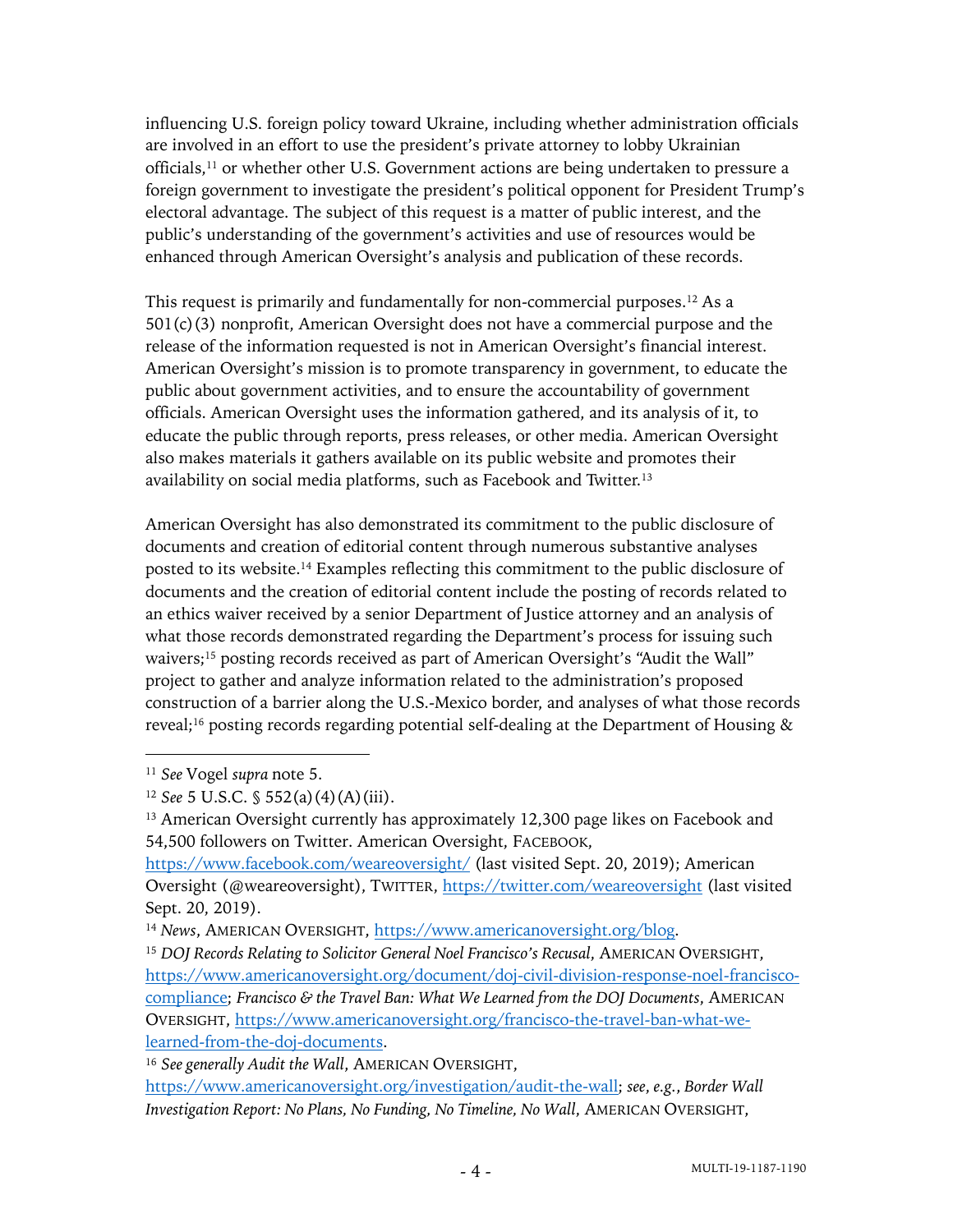Urban Development and related analysis;<sup>17</sup> posting records and analysis relating to the federal government's efforts to sell nuclear technology to Saudi Arabia;18 posting records and analysis regarding the Department of Justice's decision in response to demands from Congress to direct a U.S. Attorney to undertake a wide-ranging review and make recommendations regarding criminal investigations relating to the President's political opponents and allegations of misconduct by the Department of Justice itself and the Federal Bureau of Investigation.19

Accordingly, American Oversight qualifies for a fee waiver.

#### **Application for Expedited Processing**

Pursuant to 5 U.S.C.  $\S$  552(a)(6)(E)(1) and the implementing regulations of your agency, American Oversight requests that your agency expedite the processing of this request.

I certify to be true and correct to the best of my knowledge and belief that there is a compelling need for expedited processing of the above request because the information requested is urgently needed in order to inform the public concerning actual or alleged government activity, and American Oversight is primarily engaged in disseminating the information it received from public records requests to the public.

Recent reporting demonstrates that there is clearly an urgent need to inform the public regarding the matters that are the subject of American Oversight's FOIA request. First, American Oversight has requested records with the potential to shed light on whether the current administration has, potentially at the behest of President Trump, undertaken inappropriate actions to pressure a foreign government to conduct an investigation of one of the president's potential political opponents in order to give the president an electoral advantage. Because voting in the presidential primary elections—in which both President Trump and candidate Joe Biden will be candidates—is scheduled to commence in less than five months, on February 3, 2020, and voting in the general election will start in just over a year, there is plainly an urgent need to inform the public about the administration

https://www.americanoversight.org/border-wall-investigation-report-no-plans-nofunding-no-timeline-no-wall.

<sup>17</sup> *Documents Reveal Ben Carson Jr.'s Attempts to Use His Influence at HUD to Help His Business*, AMERICAN OVERSIGHT, https://www.americanoversight.org/documents-reveal-ben-carsonjr-s-attempts-to-use-his-influence-at-hud-to-help-his-business.

<sup>18</sup> *Investigating the Trump Administration's Efforts to Sell Nuclear Technology to Saudi Arabia*, AMERICAN OVERSIGHT, https://www.americanoversight.org/investigating-the-trumpadministrations-efforts-to-sell-nuclear-technology-to-saudi-arabia.

<sup>19</sup> *Sessions' Letter Shows DOJ Acted On Trump's Authoritarian Demand to Investigate Clinton*, AMERICAN OVERSIGHT, https://www.americanoversight.org/sessions-letter.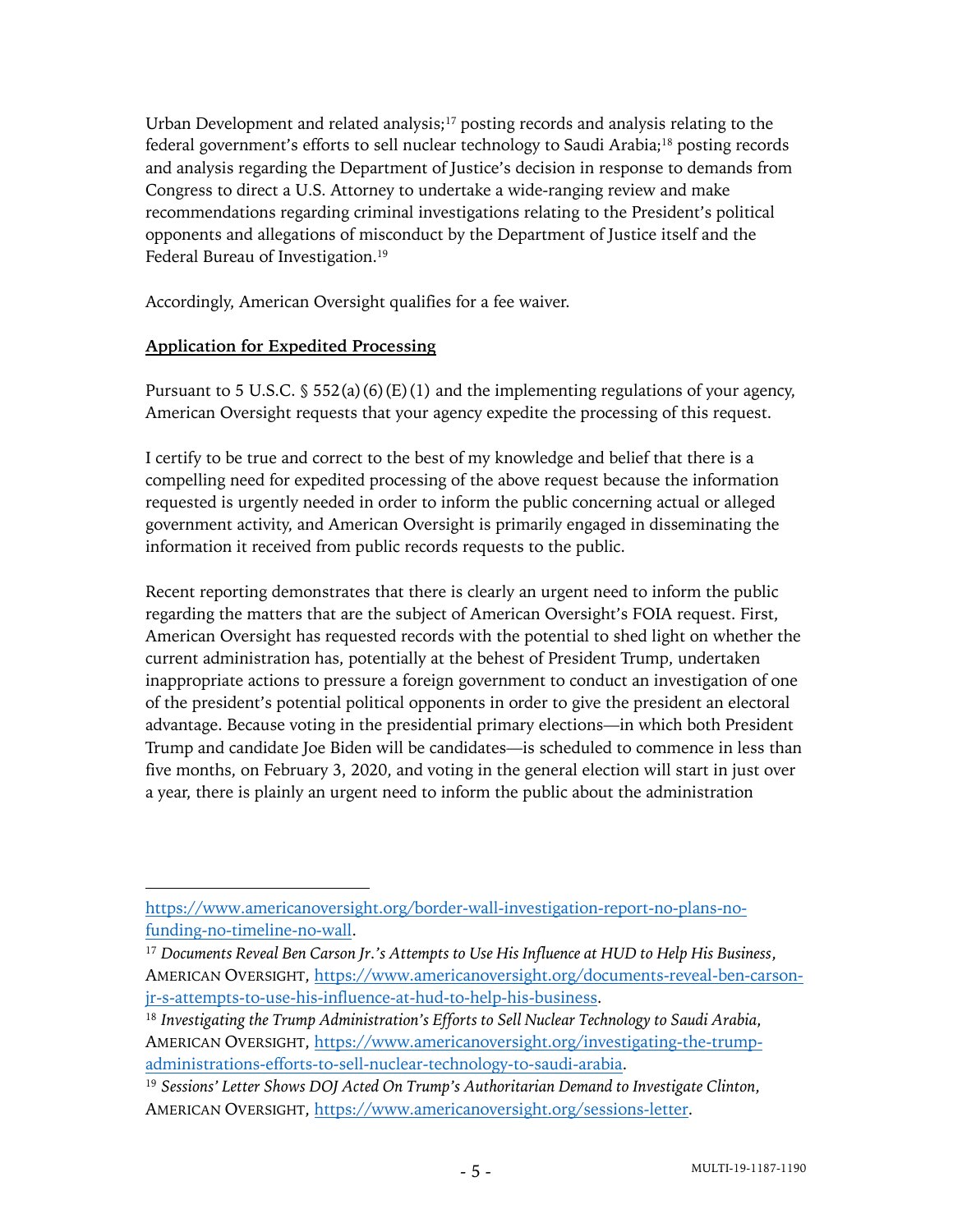actions that would be revealed by the records requested here.<sup>20</sup> Second, factual developments in the last two weeks have demonstrated that there are immense public concerns that the president, his administration, and his private attorney, Mr. Giuliani, may be continuing or intensifying their efforts to use the authority and resources of the federal government to pressure the Ukrainian government to undertake an investigation of presidential candidate Joe Biden and his family. There is also widespread public concern that a whistleblower complaint within the intelligence community relates to the president's efforts to pressure the Ukrainian government to conduct an investigation of a political opponent for the president's electoral benefit.<sup>21</sup> Mr. Giuliani, the president's personal lawyer, has again confirmed that he has endeavored to pressure Ukrainian authorities to begin an investigation.22

American Oversight's request seeks information that can shed light on whether and to what extent the Trump administration is attempting to use government resources to pressure a foreign nation to undertake actions designed to threaten, weaken, or otherwise target the president's political opponent for the purpose of giving him an electoral advantage. The public urgently needs the information American Oversight has requested before voting in the 2020 presidential election, including before voting in the primaries of that election. The public has a right to know if the president's administration has inappropriately used government power to gain electoral advantage against an opponent through pressure on a foreign nation.

I further certify that American Oversight is primarily engaged in disseminating information to the public. American Oversight's mission is to promote transparency in government, to educate the public about government activities, and to ensure the accountability of government officials. Similar to other organizations that have been found to satisfy the criteria necessary to qualify for expedition,<sup>23</sup> American Oversight "'gathers

<sup>21</sup> *See, e.g.*, John Wagner, *Trump Declines to Say Whether He Discussed Joe Biden in Call with Ukrainian President*, WASH. POST (Sept. 20, 2019, 12:27 PM),

https://www.washingtonpost.com/politics/trump-issues-fresh-denial-of-a-diceyconversation-with-a-foreign-leader/2019/09/20/00da79dc-dba3-11e9-a688-

303693fb4b0b\_story.html; Phil Helsel, *Whistleblower Complaint About Trump Involves Ukraine, Report Says*, NBC NEWS (Sept. 19, 2019, 9:54 PM),

https://www.nbcnews.com/politics/white-house/whisteblower-complaint-about-trumpinvolves-ukraine-report-says-n1056751.

<sup>20</sup> Catherine Kim, *The 2020 Election Calendar*, VOX (Sept. 12, 2019, 11:56 PM), https://www.vox.com/2019/6/26/18693259/2020-presidential-election-calendarprimaries.

<sup>22</sup> Robert Legare, *Rudy Giuliani Says He Didn't Ask Ukraine to Investigate Biden—And Then Says He Did*, CBS NEWS (Sept. 20, 2019, 10:31 AM) https://www.cbsnews.com/news/rudygiuliani-chris-cuomo-interview-did-not-ask-ukraine-to-investigate-biden-and-then-sayshe-did-cnn-appearance/.

<sup>23</sup> *See ACLU v. U.S. Dep't of Justice*, 321 F. Supp. 2d 24, 30–31 (D.D.C. 2004); *EPIC v. Dep't of Defense*, 241 F. Supp. 2d 5, 15 (D.D.C. 2003).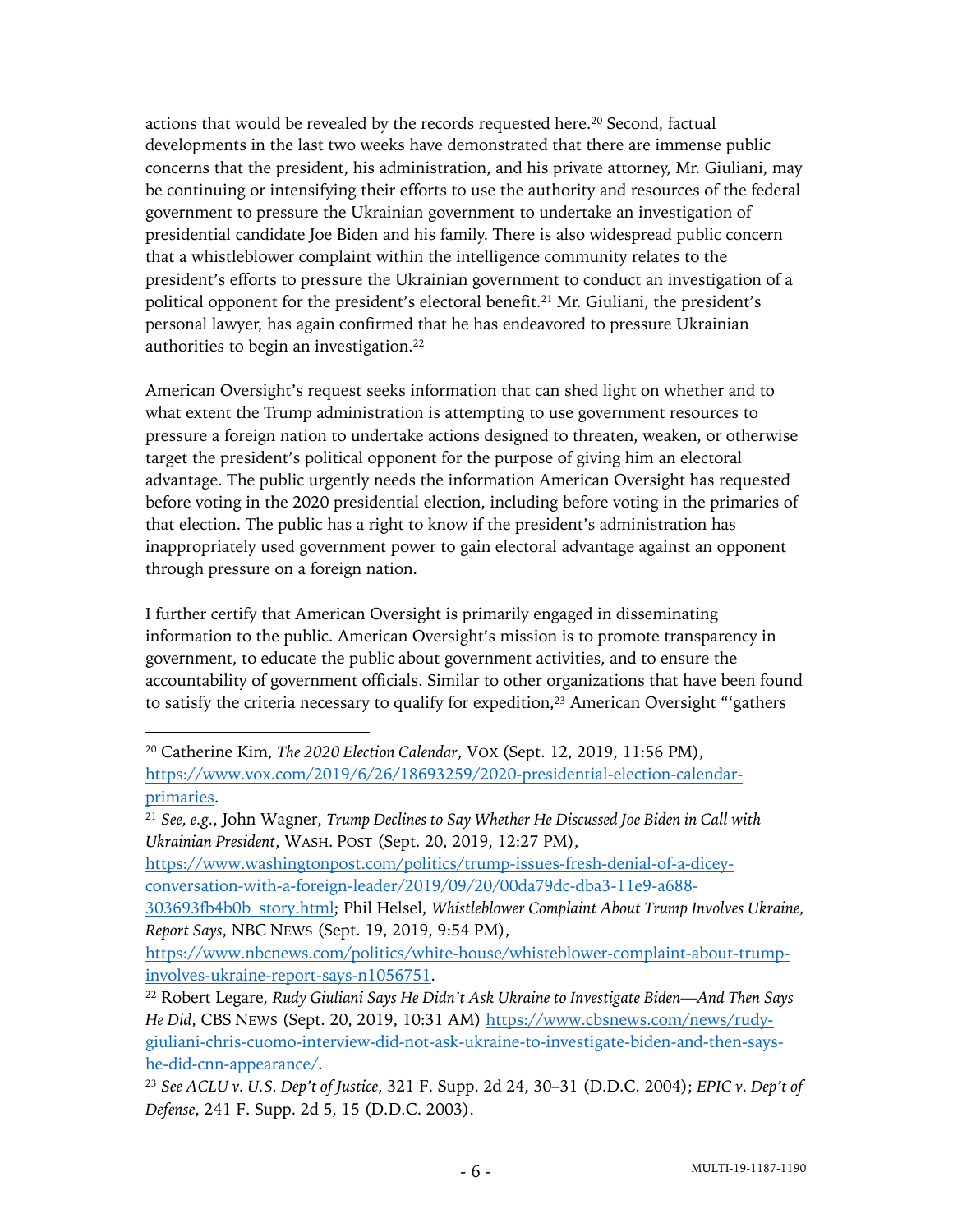information of potential interest to a segment of the public, uses its editorial skills to turn the raw material into a distinct work, and distributes that work to an audience.'"24 American Oversight uses the information gathered, and its analysis of it, to educate the public through reports, press releases, and other media. American Oversight also makes materials it gathers available on its public website and promotes their availability on social media platforms, such as Facebook and Twitter.<sup>25</sup> As discussed previously, American Oversight has demonstrated its commitment to the public disclosure of documents and creation of editorial content. <sup>26</sup>

Accordingly, American Oversight's request satisfies the criteria for expedition.

# **Guidance Regarding the Search & Processing of Requested Records**

In connection with its request for records, American Oversight provides the following guidance regarding the scope of the records sought and the search and processing of records:

• Please search all locations and systems likely to have responsive records, regardless of format, medium, or physical characteristics. For instance, if the request seeks "communications," please search all locations likely to contain communications,

<sup>25</sup> American Oversight currently has approximately 12,300 page likes on Facebook and 54,500 followers on Twitter. American Oversight, FACEBOOK,

https://www.facebook.com/weareoversight

<sup>24</sup> *ACLU*, 321 F. Supp. 2d at 29 n.5 (quoting *EPIC*, 241 F. Supp. 2d at 11).

<sup>(</sup>last visited Sept. 20, 2019); American Oversight (@weareoversight), TWITTER, https://twitter.com/weareoversight (last visited Sept. 20, 2019).

<sup>26</sup> *See generally News*, AMERICAN OVERSIGHT, https://www.americanoversight.org/blog; *see*, *e.g.*, *DOJ Civil Division Response Noel Francisco Compliance*, AMERICAN OVERSIGHT,

https://www.americanoversight.org/document/doj-civil-division-response-noel-franciscocompliance; *Francisco & the Travel Ban: What We Learned from the DOJ Documents*, AMERICAN OVERSIGHT, https://www.americanoversight.org/francisco-the-travel-ban-what-welearned-from-the-doj-documents; *Audit the Wall*, AMERICAN OVERSIGHT,

https://www.americanoversight.org/investigation/audit-the-wall; *Border Wall Investigation Report: No Plans, No Funding, No Timeline, No Wall*, AMERICAN OVERSIGHT,

https://www.americanoversight.org/border-wall-investigation-report-no-plans-nofunding-no-timeline-no-wall; *Documents Reveal Ben Carson Jr.'s Attempts to Use His Influence at HUD to Help His Business*, AMERICAN OVERSIGHT,

https://www.americanoversight.org/documents-reveal-ben-carson-jr-s-attempts-to-usehis-influence-at-hud-to-help-his-business; *Investigating the Trump Administration's Efforts to Sell Nuclear Technology to Saudi Arabia*, AMERICAN OVERSIGHT,

https://www.americanoversight.org/investigating-the-trump-administrations-efforts-tosell-nuclear-technology-to-saudi-arabia; *Sessions' Letter Shows DOJ Acted On Trump's* 

*Authoritarian Demand to Investigate Clinton*, AMERICAN OVERSIGHT,

https://www.americanoversight.org/sessions-letter.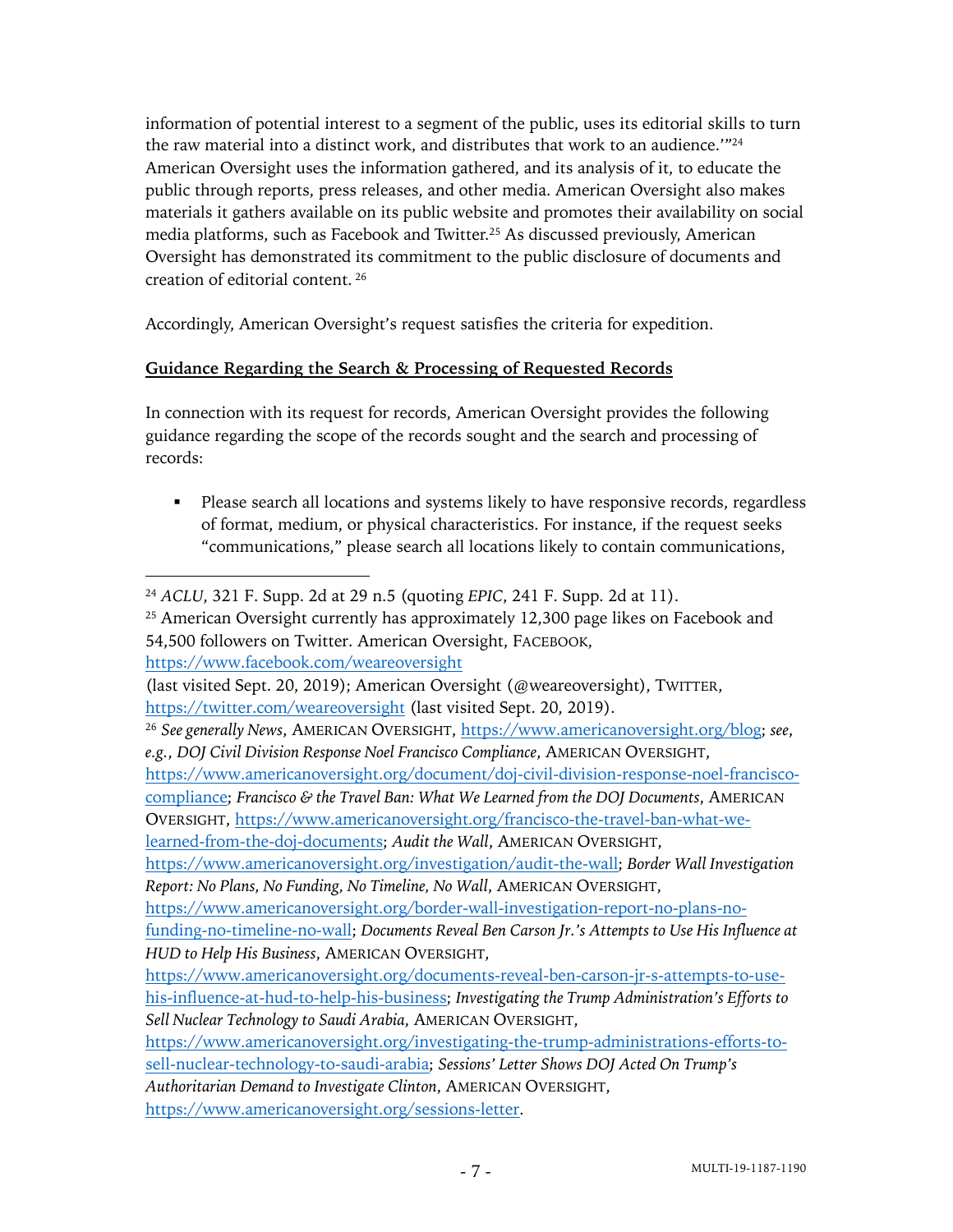including relevant hard-copy files, correspondence files, appropriate locations on hard drives and shared drives, emails, text messages or other direct messaging systems (such as iMessage, WhatsApp, Signal, or Twitter direct messages), voicemail messages, instant messaging systems such as Lync or ICQ, and shared messages systems such as Slack.

- § In conducting your search, please understand the terms "record," "document," and "information" in their broadest sense, to include any written, typed, recorded, graphic, printed, or audio material of any kind. We seek records of any kind, including electronic records, audiotapes, videotapes, and photographs, as well as letters, emails, facsimiles, telephone messages, voice mail messages and transcripts, notes, or minutes of any meetings, telephone conversations or discussions.
- Our request for records includes any attachments to those records or other materials enclosed with those records when they were previously transmitted. To the extent that an email is responsive to our request, our request includes all prior messages sent or received in that email chain, as well as any attachments to the email.
- § Please search all relevant records or systems containing records regarding agency business. Do not exclude records regarding agency business contained in files, email accounts, or devices in the personal custody of your officials, such as personal email accounts or text messages. Records of official business conducted using unofficial systems or stored outside of official files are subject to the Federal Records Act and FOIA.27 It is not adequate to rely on policies and procedures that require officials to move such information to official systems within a certain period of time; American Oversight has a right to records contained in those files even if material has not yet been moved to official systems or if officials have, by intent or through negligence, failed to meet their obligations.28
- § Please use all tools available to your agency to conduct a complete and efficient search for potentially responsive records. Agencies are subject to government-wide requirements to manage agency information electronically,<sup>29</sup> and many agencies

<sup>27</sup> *See Competitive Enter. Inst. v. Office of Sci. & Tech. Policy*, 827 F.3d 145, 149–50 (D.C. Cir. 2016); *cf. Judicial Watch, Inc. v. Kerry*, 844 F.3d 952, 955–56 (D.C. Cir. 2016). <sup>28</sup> *See Competitive Enter. Inst. v. Office of Sci. & Tech. Policy*, No. 14-cv-765, slip op. at 8 (D.D.C. Dec. 12, 2016).

<sup>29</sup> Presidential Memorandum—Managing Government Records, 76 Fed. Reg. 75,423 (Nov. 28, 2011), https://obamawhitehouse.archives.gov/the-press-

office/2011/11/28/presidential-memorandum-managing-government-records; Office of Mgmt. & Budget, Exec. Office of the President, Memorandum for the Heads of Executive Departments & Independent Agencies, "Managing Government Records Directive," M-12-18 (Aug. 24, 2012), https://www.archives.gov/files/records-mgmt/m-12-18.pdf.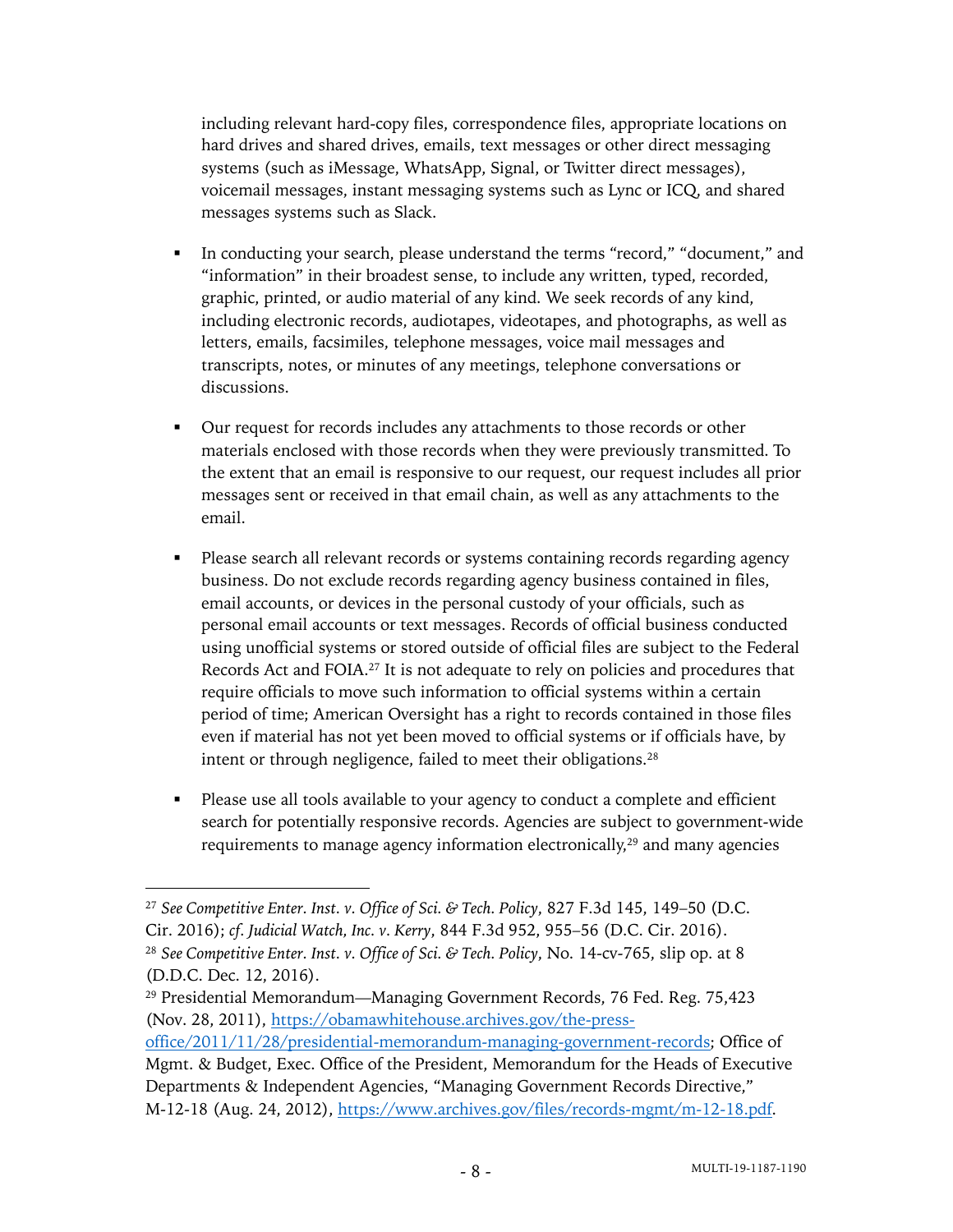have adopted the National Archives and Records Administration (NARA) Capstone program, or similar policies. These systems provide options for searching emails and other electronic records in a manner that is reasonably likely to be more complete than just searching individual custodian files. For example, a custodian may have deleted a responsive email from his or her email program, but your agency's archiving tools may capture that email under Capstone. At the same time, custodian searches are still necessary; agencies may not have direct access to files stored in .PST files, outside of network drives, in paper format, or in personal email accounts.

- In the event some portions of the requested records are properly exempt from disclosure, please disclose any reasonably segregable non-exempt portions of the requested records. If a request is denied in whole, please state specifically why it is not reasonable to segregate portions of the record for release.
- Please take appropriate steps to ensure that records responsive to this request are not deleted by the agency before the completion of processing for this request. If records potentially responsive to this request are likely to be located on systems where they are subject to potential deletion, including on a scheduled basis, please take steps to prevent that deletion, including, as appropriate, by instituting a litigation hold on those records.

#### **Conclusion**

If you have any questions regarding how to construe this request for records or believe that further discussions regarding search and processing would facilitate a more efficient production of records of interest to American Oversight, please do not hesitate to contact American Oversight to discuss this request. American Oversight welcomes an opportunity to discuss its request with you before you undertake your search or incur search or duplication costs. By working together at the outset, American Oversight and your agency can decrease the likelihood of costly and time-consuming litigation in the future.

Where possible, please provide responsive material in an electronic format by email. Alternatively, please provide responsive material in native format or in PDF format on a USB drive. Please send any responsive material being sent by mail to American Oversight, 1030 15th Street NW, Suite B255, Washington, DC 20005. If it will accelerate release of responsive records to American Oversight, please also provide responsive material on a rolling basis.

We share a common mission to promote transparency in government. American Oversight looks forward to working with your agency on this request. If you do not understand any part of this request, please contact Dan McGrath at foia@americanoversight.org or 202.897.4213. Also, if American Oversight's request for expedition is not granted or its

MULTI-19-1187-1190